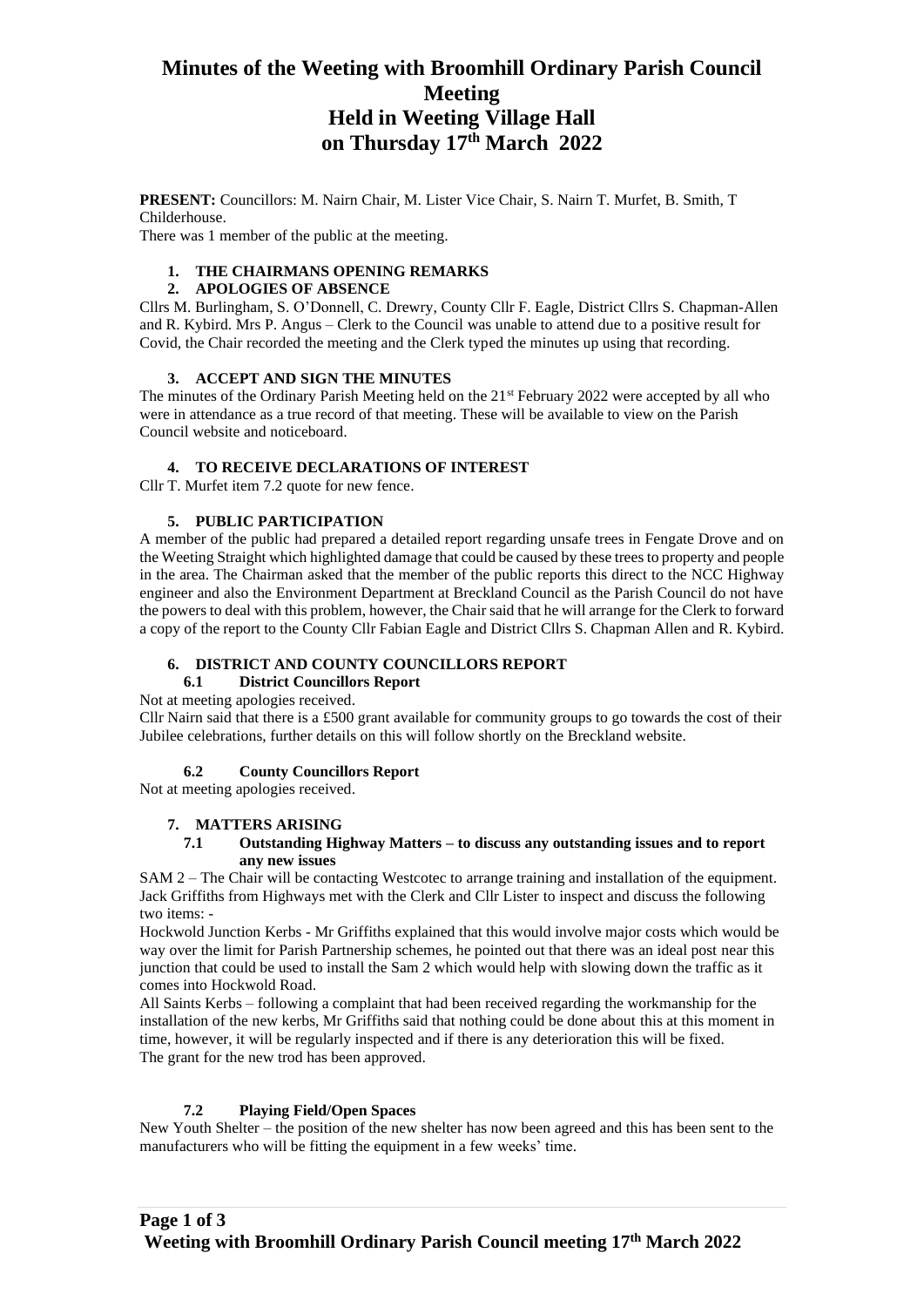# **Minutes of the Weeting with Broomhill Ordinary Parish Council Meeting Held in Weeting Village Hall**

# **on Thursday 17th March 2022**

New Fence for play area- Two companies have supplied quotes for a new fence to go around the play area. Cllr O'Donnell will be exploring grants to pay for the full amount, this will be discussed in more detail at the next meeting.

Sweet Chestnut tree – a larger tree has been delivered and planted – the small tree that the Clerk had obtained is being looked after by Cllr Lister until it is big enough to plant out.

Bin Collection from the playing field– it was agreed that monthly collections will continue.

#### **7.3 Lapel Pins – to agree pins to be awarded (if any)**

None at the moment.

#### **7.4 Grants for play area –grants available**

To discussed at the next meeting when Cllr O'Donnell is in attendance.

**7.5 Street Light 103** 

A new LED lantern has been fitted in this area.

#### **7.6 Queens Jubilee celebrations – to discuss arrangements around the village for this occasion and if there are any grants available towards the celebrations.**

Breckland Council are offering a grant up £500 towards the cost of the celebrations.

**7.7 Village Hall Drive repairs – progress on the repairs**

These should be carried out towards the end of this month.

**7.8 Electric Car Charging points – progress on enquiry to Breckland**

Breckland Council are going to explore the possibility of installing these in Hereward Way.

**7.9 Green Grant from Breckland – is this still available?**

The Clerk is waiting to hear back if this is still available from Breckland Council.

#### **7.10 Any other matters that need action**

None.

#### **8. REPORTS**

**8.1 Street Lighting Officers Report** 

Nothing to report.

**8.2 Bowls Club Report**

Still doing okay.

**8.3 Village Hall Report**

There is a meeting in April.

**8.4 Football Club Report**

Nothing to report.

#### **9. CORRESPONDENCE – To report on any outstanding correspondence received by the Council**

None outstanding.

# **10. FINANCE**

# **10.1 To agree and sign the payments for February/March 2022**

The following payments for February/March invoices were authorised on Thursday the 17th March, the payments were signed off by the Chair

| <b>Balance for Feb 2022</b>                 | £14,901.01   |  |
|---------------------------------------------|--------------|--|
| Minus the following direct debits           |              |  |
| Street Lights Jan                           | £865.19      |  |
| Street light Feb                            | 744.00       |  |
| <b>Street Lights Parrotts Piece Feb</b>     | £20.16       |  |
| <b>Total Direct Debits</b>                  | £1,629.35    |  |
| Plus, the following receipts                |              |  |
| WVL advertising                             | £1,700.00    |  |
| Football electricity                        | £0.00        |  |
| VAT refund                                  | £2,600.80    |  |
| <b>Total Income</b>                         | £4,300.80    |  |
| <b>Total after Direct Debits and Income</b> | £17,572.46   |  |
| <b>Description</b><br><b>Cheques/Bacs</b>   | <b>Total</b> |  |